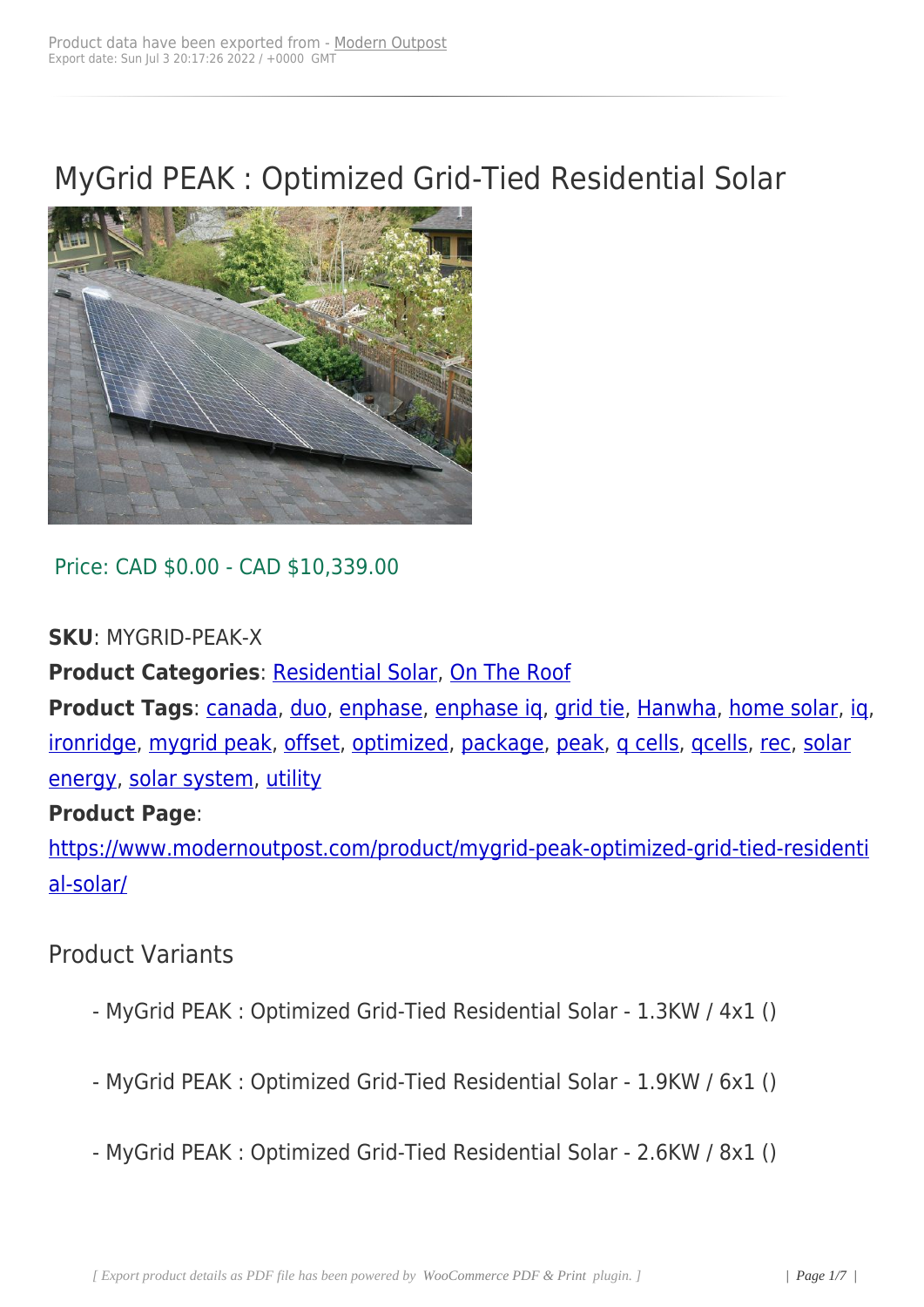- MyGrid PEAK : Optimized G[rid-Tied Resi](https://www.modernoutpost.com/?post_type=product&p=11926)dential Solar 2.6KW / 4x2 ()
- MyGrid PEAK : Optimized Grid-Tied Residential Solar 3.9KW / 6x2 ()
- MyGrid PEAK : Optimized Grid-Tied Residential Solar 5.2KW / 8x2 ()
- MyGrid PEAK : Optimized Grid-Tied Residential Solar CUSTOM ()

## Product Summary

Inspired by BC's West Coast. Not Arizona. When you have the odd bit of shading from trees, chimneys, or neighbours, this is the solar power system for you. We have selected the components in the MyGrid PEAK series to be especially tolerant of minor, & major, obstructions, thereby providing you with the highest yield from your solar array than any other architecture.

## Product Description

Inspired by BC's West Coast. Not Arizona. When you have the odd bit of shading from trees, chimneys, or neighbours, this is the solar power system for you. We have selected the components in the MyGrid PEAK series to be especially tolerant of minor, & major, obstructions, thereby providing you with the highest yield from your solar array than any other architecture.

Proof that optimization can be good looking, these systems blend neatly with your roof. They are NOT built with silver frames, and tinker-toy racking, or feature conduit pipe criss-crossing your roof. No, these systems are low-profile, and sleek. Your neighbours will envy, and your realtor will drool. Your home will enter the world of renewable energy in style.

The Current Module : Q.Cells DUO-G5 325W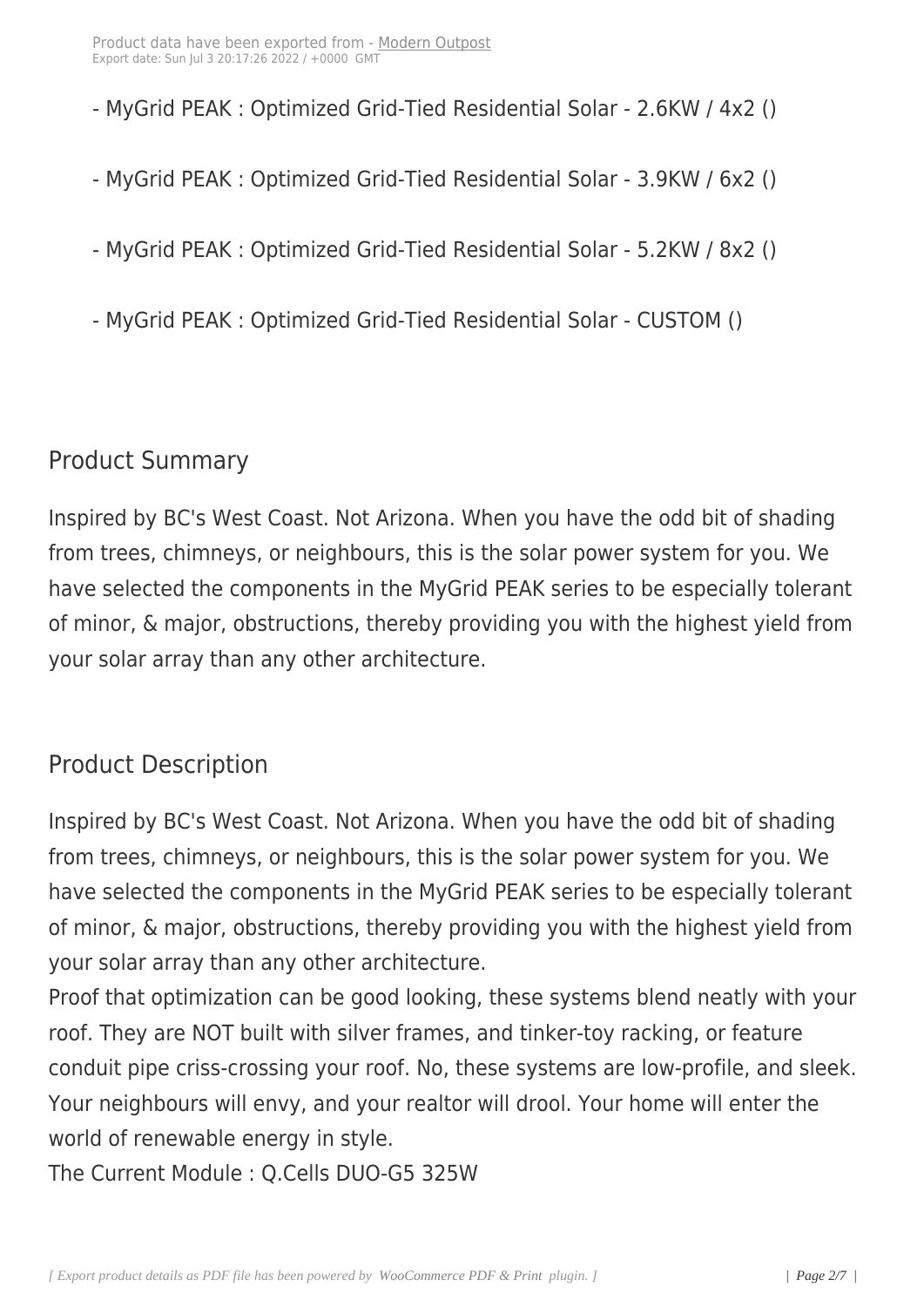We have selected the Hanw[ha Qcells 325](https://www.modernoutpost.com/?post_type=product&p=11926)W solar module for the MyGrid PEAK series.

This module has been designed in two sections with 120 cells instead of the usual 60, which keeps shading issues from affecting the entire module. It also means shorter electrical connections for higher performance. Black monocrystalline cells, with black frames blend into roof spaces extremely well. Packages Include:

4, 6, 8, 12, or 16 modules (depending on the configuration you choose) 25-year warranty, 40+ year expected life

Hanwha is a Korean company with engineering in Germany.

Top ranked company on the SVTC Solar Scorecard **See the individual product page for complete info**

\* Since the module market i[s always changing, we](https://www.modernoutpost.com/residential-solar/green-green-energy/) reserve the right to adjust the brand/model of modules being offered as part of this package according to availability. Full info, price, & performance disclosure of course, and don't worry, the design & performance goals won't change!

The Inverter : Enphase IQ 7+ Micro Inverter

Enphase micro inverters are the industry leader. They install quickly with plug-&-play AC power on your roof that electricians prefer over the high voltage DC used by other systems. Providing an inverter for each solar module means that the output of one does not affect the output of other, which provides optimized output performance in any environmental conditions. It is also a simple task to add new capacity in the future - no need to worry about mismatched solar modules, or inverter capacity.

Web-based module-level monitoring is provided so you know exactly how your system is performing. Additional options are available for monitoring your home's energy consumption too.

## **Packages Include:**

IQ7+ Micro Inverters (1:1 match with your solar module configuration)

- IQ Cable (1:1 match with inverters)
- IQ Envoy web-based monitoring system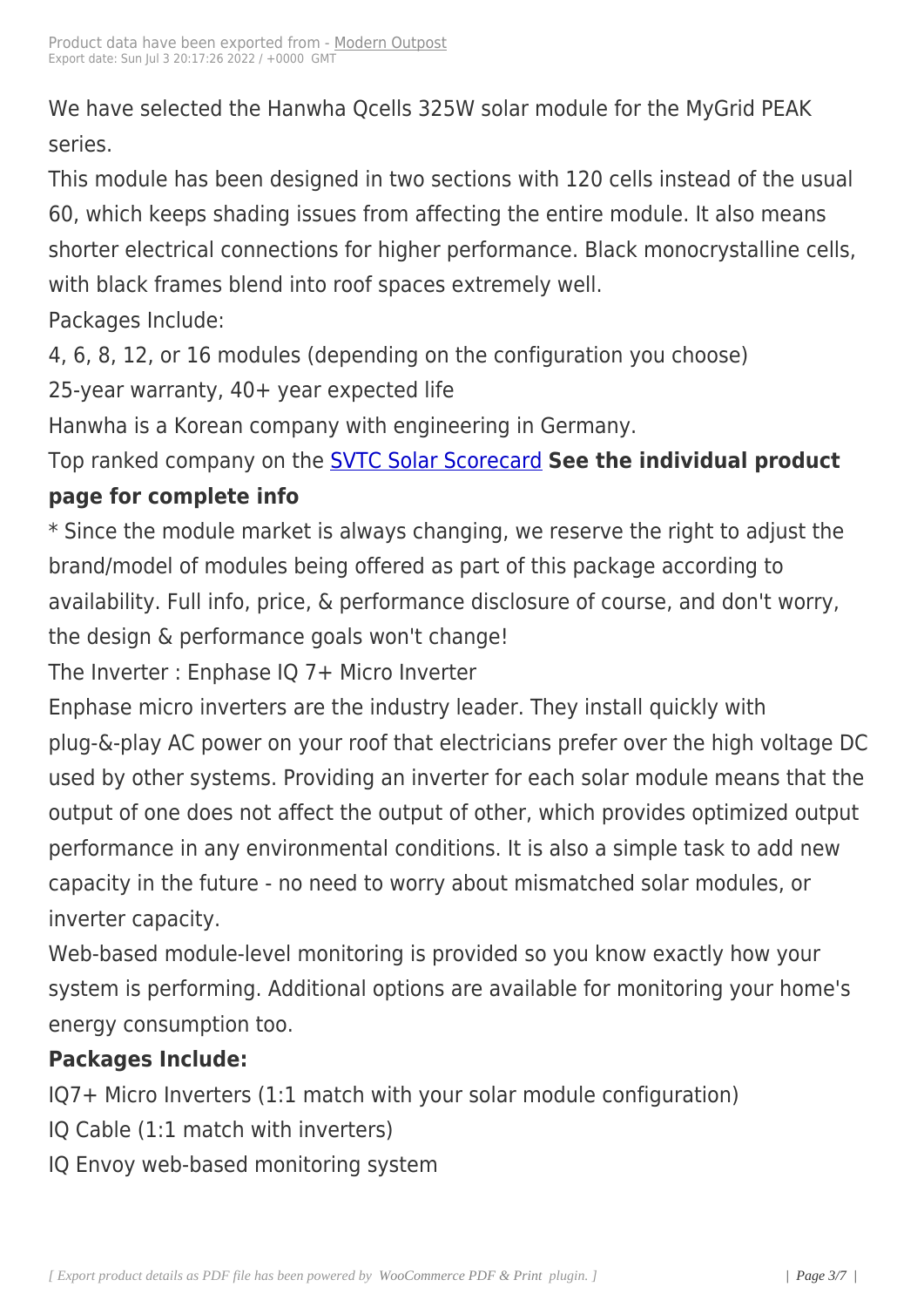25-year warranty

Enphase is a US company

See the individual product page for complete info]

The Racking : Ironridge XR100

[Why not optimize your home's curb appeal while y](https://www.modernoutpost.com/product/enphase-iq6-plus-microinverter/)ou optimize your solar output? The Ironridge XR100 series rail system provides the strength and appearance most homeowners prefer. We've selected black rails for the MyGrid PEAK series in order to minimize visibility under the array, plus a hidden end clamp that allows the rails to be cut flush to the ends of the solar modules. No more ugly clamp brackets on the ends of your rails! Ironridge rails have a rounded triangular shape that provides superior strength to withstand snow loads beyond other rails' abilities. End caps complete a clean look for your roof.

**Packages Include:** (according to your solar module configuration selection)

XR100 Rail Set & Splices

UFO Mid Clamps

CAMO Hidden End Clamps

Micro Inverter Attachment Hardware

Wire Management Clips

10/20 Year Warranty

See the individual product page for complete info]

An invoice with complete parts list, and installation manuals, are provided with your [order.](https://www.modernoutpost.com/product/ironridge-xr100-rail/)

Freight To Your Home Is Included!

It's just easier to organize, and for you to budget.

What's Not Included...

## **Roof Attachments**

No design would be worth the paper it's written on if the roof attachments were defined before knowing the nature of the installation site. Once we know where your roof is located, and assess the weather conditions and other factors, we will know how many will be needed to properly support your array.

In the process we will also decide which flashing system is most appropriate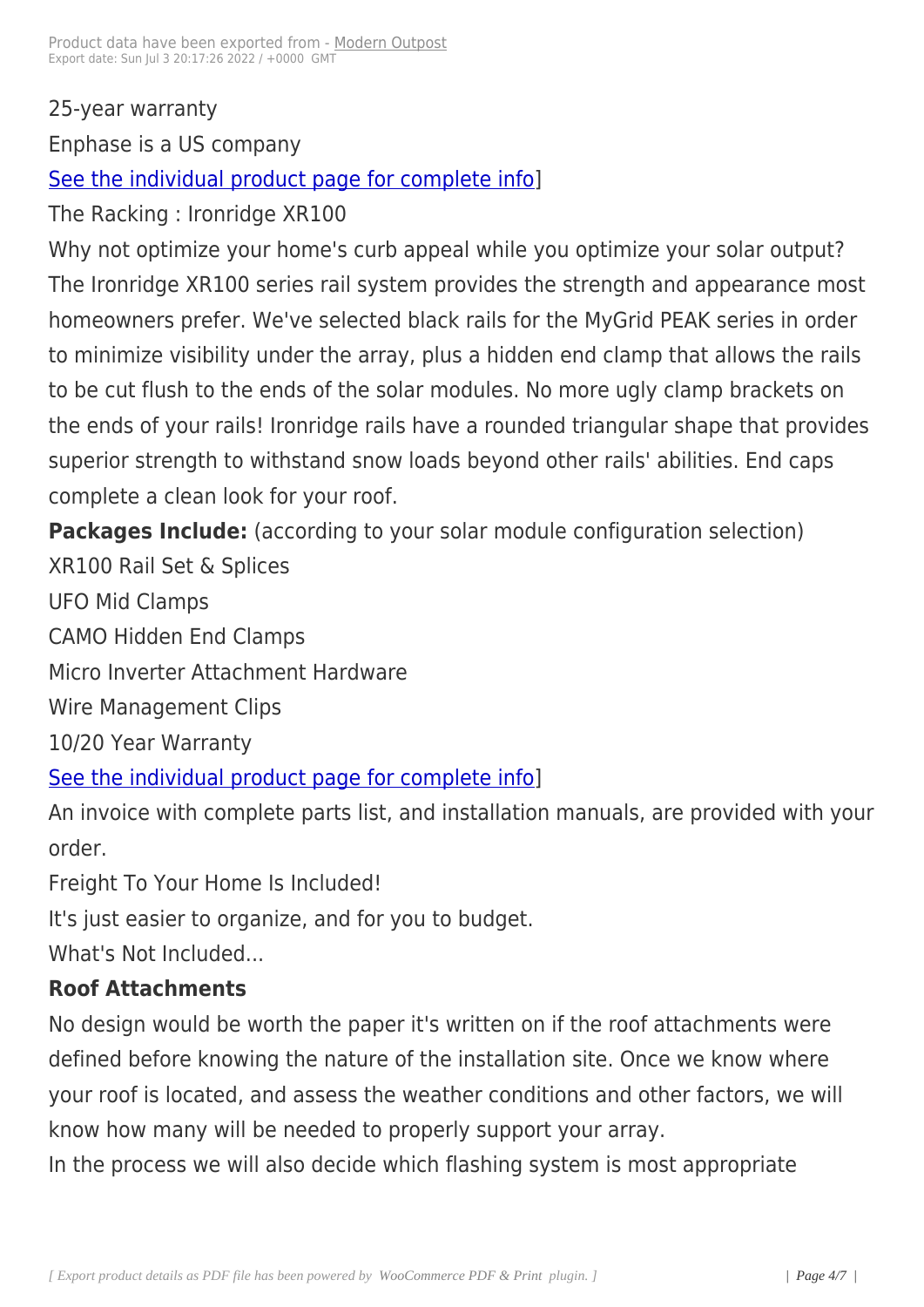(asphalt shingle, shake, and [cedar shingl](https://www.modernoutpost.com/?post_type=product&p=11926)e roofs), roof seam clamp (metal roofs), or tile hook (tile roofs).

Only then will we provide an estimate for these parts.

## **Wire & Penetration**

We have attic wiring transition boxes, and conduit entry flashings that can be well concealed by the array. We will make a recommendation based on your roof type. The system uses standard Romex wire within your home, available at any home improvement centre.

#### **Service Panel Connection**

The output cabling coming down from your roof connects to your main breaker panel, and requires a dedicated breaker, disconnect box, and a location for the web-based monitoring system.

#### **Labour**

Everyone knows a carpenter, brother-in-law, or roofer who would be ecstatic at the idea of installing solar. You can even do it yourself if you are handy with basic carpentry, electrical, and all the associated safety precautions. We always advise getting an electrician involved to complete the connection wiring, and help expedite the permit & inspection process.

However you decide to install your system, we are here to provide our support. Most systems in the 2-5KW range can be installed in 2 days.

The Configuration Options



[4x1\] : A sing](https://www.modernoutpost.com/wp-content/uploads/2018/10/array-4x1.png)le row of 4 modules, roof space allowance 4m wide x 1.8m



[6x1\] : A single ro](https://www.modernoutpost.com/wp-content/uploads/2018/10/array-6x1.png)w of 4 modules, roof space allowance 6m wide x 1.8m



[8x1\] : A single row o](https://www.modernoutpost.com/wp-content/uploads/2018/10/array-8x1.png)f 4 modules, roof space allowance 8m wide x 1.8m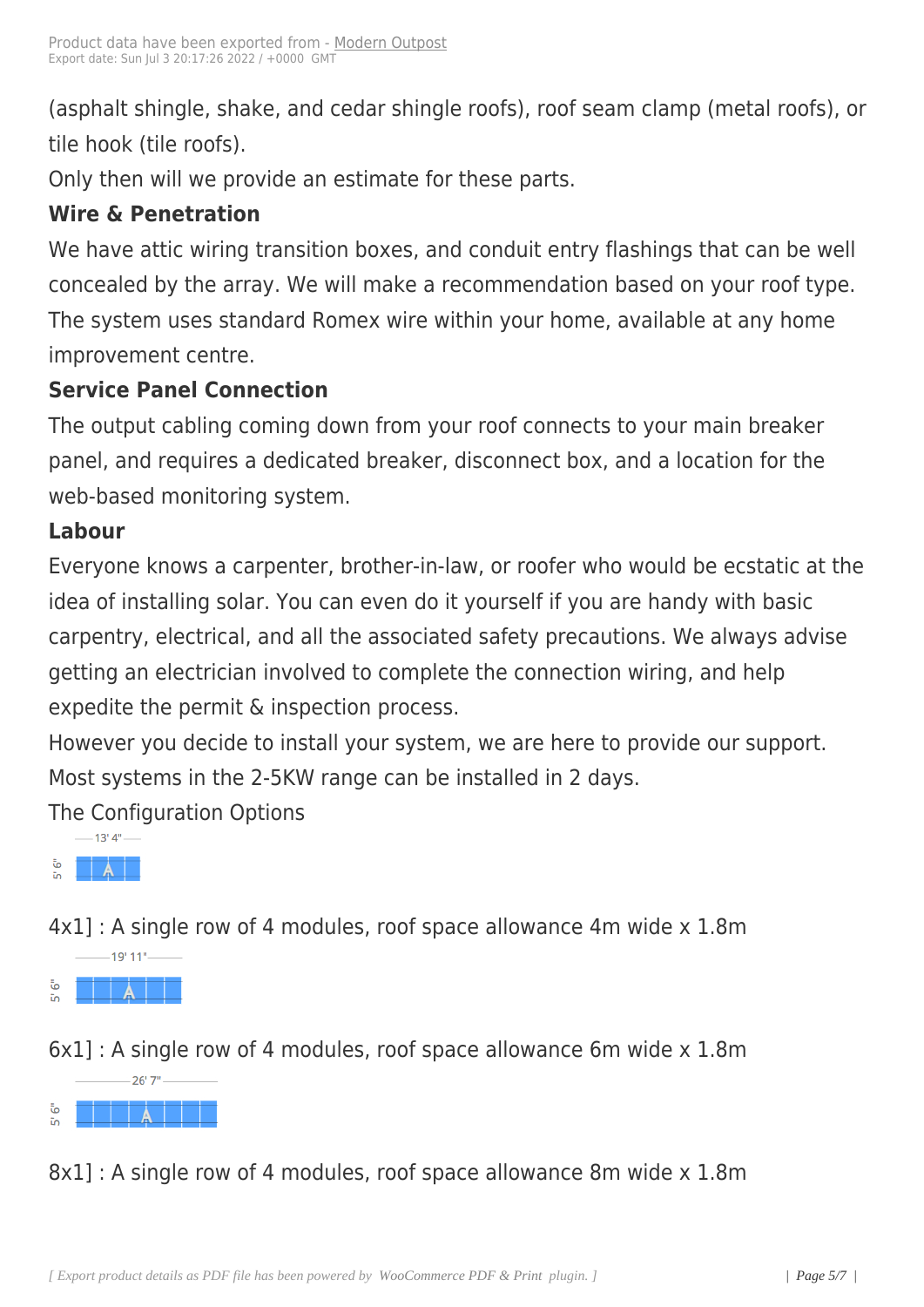

[4x2\] : Two ro](https://www.modernoutpost.com/wp-content/uploads/2018/10/array-4x2.png)ws of 4 modules, roof space allowance 4m wide x 3.6m 19' 11"-



[6x2\] : Two rows](https://www.modernoutpost.com/wp-content/uploads/2018/10/array-6x2.png) of 6 modules, roof space allowance 6m wide x 3.6m



[8x2\] : Two rows of 4](https://www.modernoutpost.com/wp-content/uploads/2018/10/array-8x2.png) modules, roof space allowance 8m wide x 3.6m

#### **Don't worry, these systems are expandable!**

It is an easy task to add to any of these MyGrid PEAK systems in the future. Tier-1 module manufacturer, and flexible micro inverter electrical architecture means the system can grow at any time without challenges, or looking like a hodge-podge. If you would like a combination of these packages, or would like a customized estimate for your roof, select the 'CUSTOM' option on the order form, and we'll get to work using the address you provide during checkout. This service is FREE.

## Product Attributes

- Dimensions: 1 & times; 1 & times; 1 cm
- Weight: 100 kg

- Configuration: 1.3KW / 4x1, 1.9KW / 6x1, 2.6KW / 8x1, 2.6KW / 4x2, 3.9KW / 6x2, 5.2KW / 8x2, CUSTOM

Product Gallery